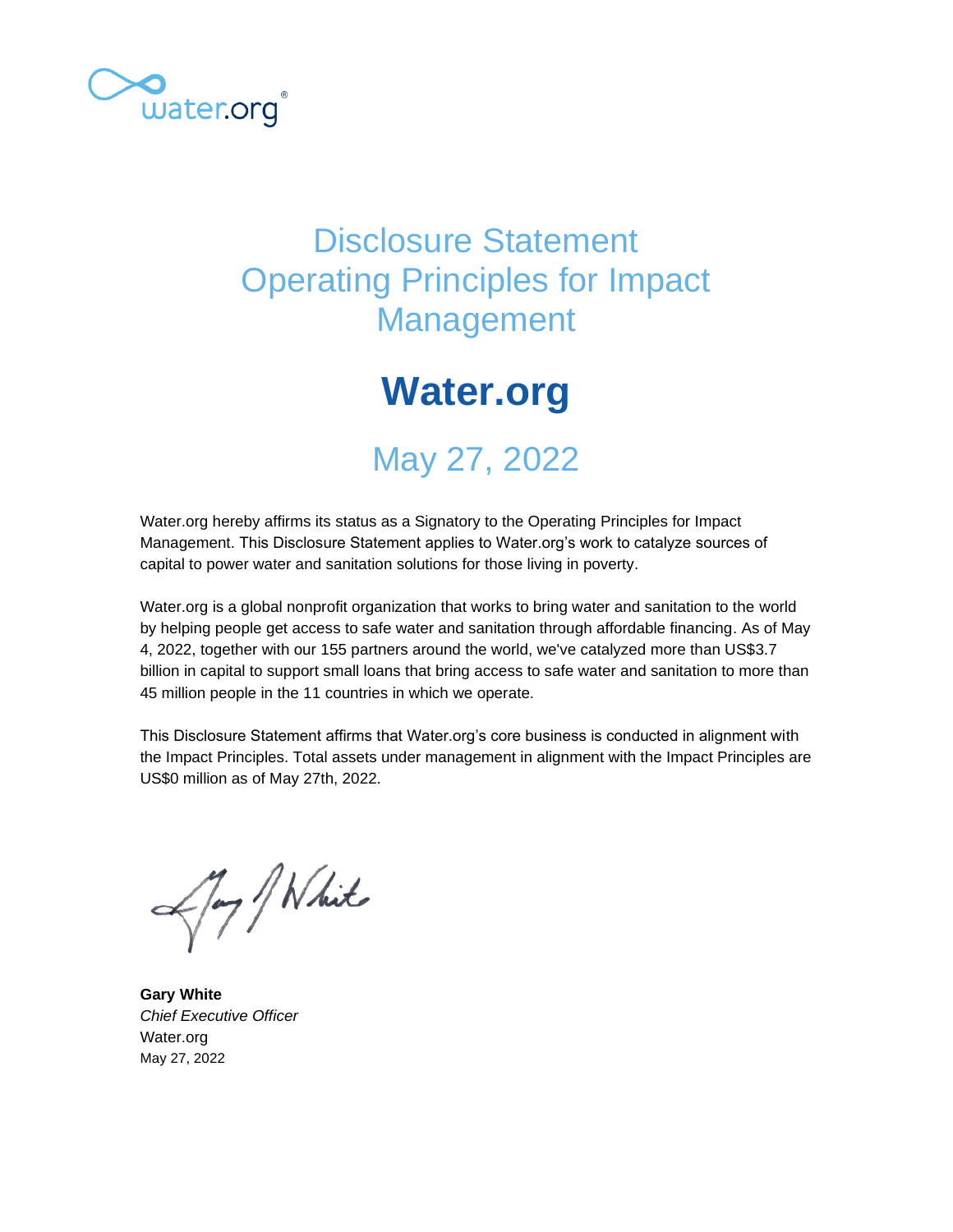

## PRINCIPLE 1: Define strategic impact objective(s), consistent with the investment strategy.

*The Manager shall define strategic impact objectives for the portfolio or fund to achieve positive and measurable social or environmental effects, which are aligned with the Sustainable Development Goals (SDGs), or other widely accepted goals. The impact intent does not need to be shared by the investee. The Manager shall seek to ensure that the impact objectives and investment strategy are consistent; that there is a credible basis for achieving the impact objectives through the investment strategy; and that the scale and/or intensity of the intended portfolio impact is proportionate to the size of the investment portfolio.*

- Water.org is a registered  $501(c)(3)$  global non-profit organization that empowers people living in poverty with access to safe water and sanitation through affordable financing.
- Water.org aims to catalyze blended forms of private and public finance to enable households to obtain their own improved water solutions while also enabling water service providers to enhance the quality, availability, and accessibility of water and sanitation services and supply chains.
- Water.org is committed to achieving SDG 6, and specifically helping bridge the financing gap to deliver access to safe water and sanitation for people living at the base of the economic pyramid (BOP) using market-driven financial solutions.
	- Water.org addresses SDG6.1 and 6.2 by increasing access to improved WSS services through scalable, market-based solutions. Moreover, our interventions contribute toward SDG 6 achievement by utilizing a model that is financially sustainable and therefore scalable.
	- The assets Water.org borrowers construct with water and sanitation loans move their households upwards along the JMP service ladder towards the goal of safely managed services.
- Water.org takes a holistic approach to create impact and defines its solutions at three levels:



**Direct impact:** We partner with local financial institutions, by providing technical assistance, connections and small grants, where needed, so they can provide small, affordable loans to people in need of water and sanitation at home.

- **Collaborative impact:** We work with partners across sectors, including water and sanitation and financial services, and other international development organizations to expand access to affordable financing for water and sanitation. We provide technical assistance, share best practices, and collaborate with stakeholders so they can develop, implement, and scale effective solutions.

- **System impact:** We work with governments, sector institutions, and other partners at a systems-level to influence policy and practice changes that increase the flow of capital for household water and sanitation solutions.
- These solutions are aligned with the following strategic impact objectives:
	- increase people reached with improved WSS,
		- increase the amount of financing for WSS improvements,
		- develop partnerships and ensure partnership sustainability,
		- implement changes in policy and sector systems to improve the enabling environment for WSS financing, and
		- improve the efficiency of capital for Water.org and across the WSS sector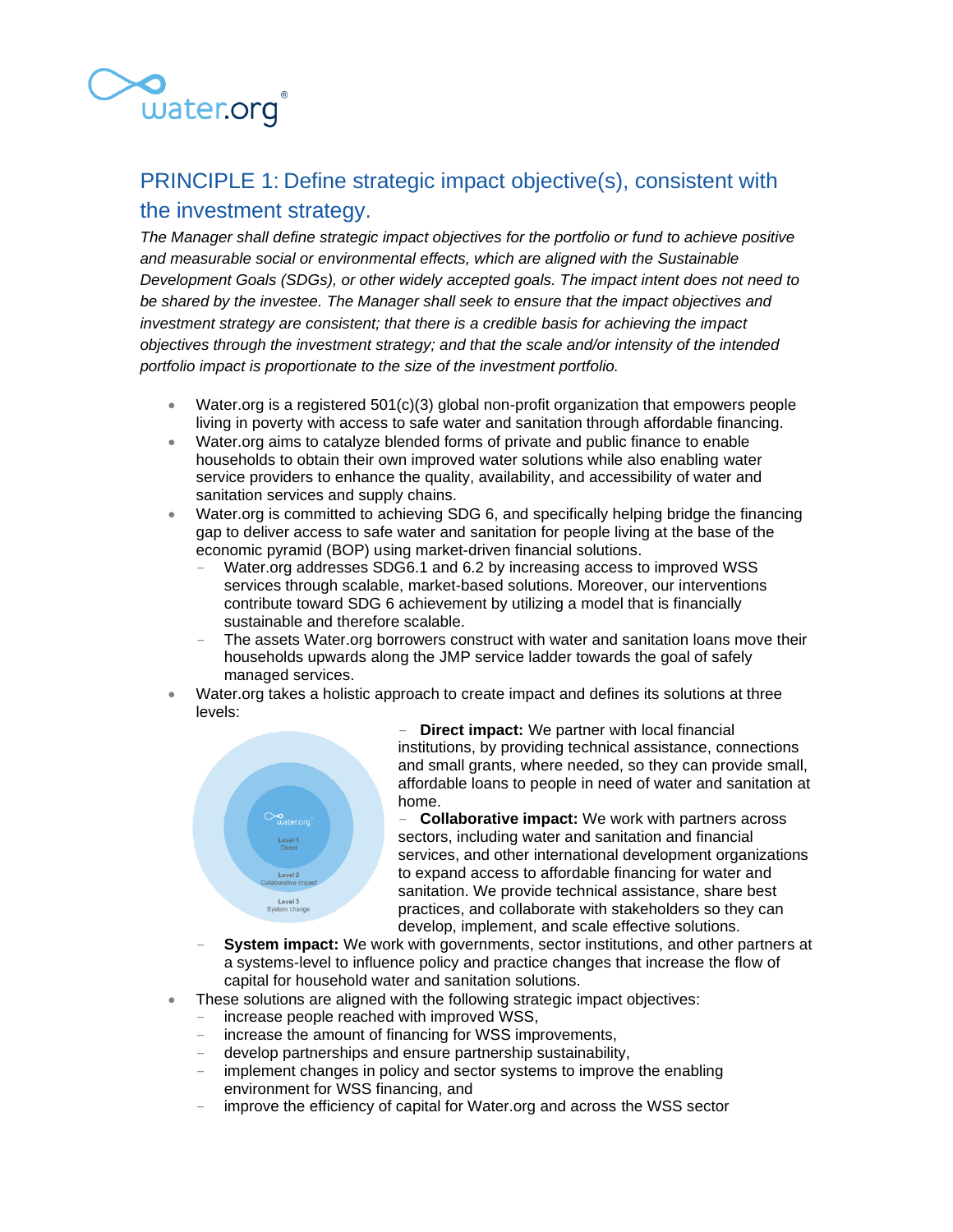

## PRINCIPLE 2: Manage strategic impact on a portfolio basis.

*The Manager shall have a process to manage impact achievement on a portfolio basis. The objective of the process is to establish and monitor impact performance for the whole portfolio,*  while recognizing that impact may vary across individual investments in the portfolio. As part of *the process, the Manager shall consider aligning staff incentive systems with the achievement of impact, as well as with financial performance.*

- Water.org manages impact on a portfolio basis by analyzing monthly partner loan portfolio reports and progress, conducting household visits and viability assessments, and through rigorous research. These methods allow Water.org to evaluate the outcomes of its interventions, explore different financing solutions, and work through multilateral partnerships to bring about system-level policy and practice change.
- The Global Operations Team is responsible for integrating impact into program design. This is reflected in annual performance reviews and through quarterly impact reporting. In addition, Water.org's staff incentive system incorporates organizational performance, including measures of impact, to determine employee incentive payments.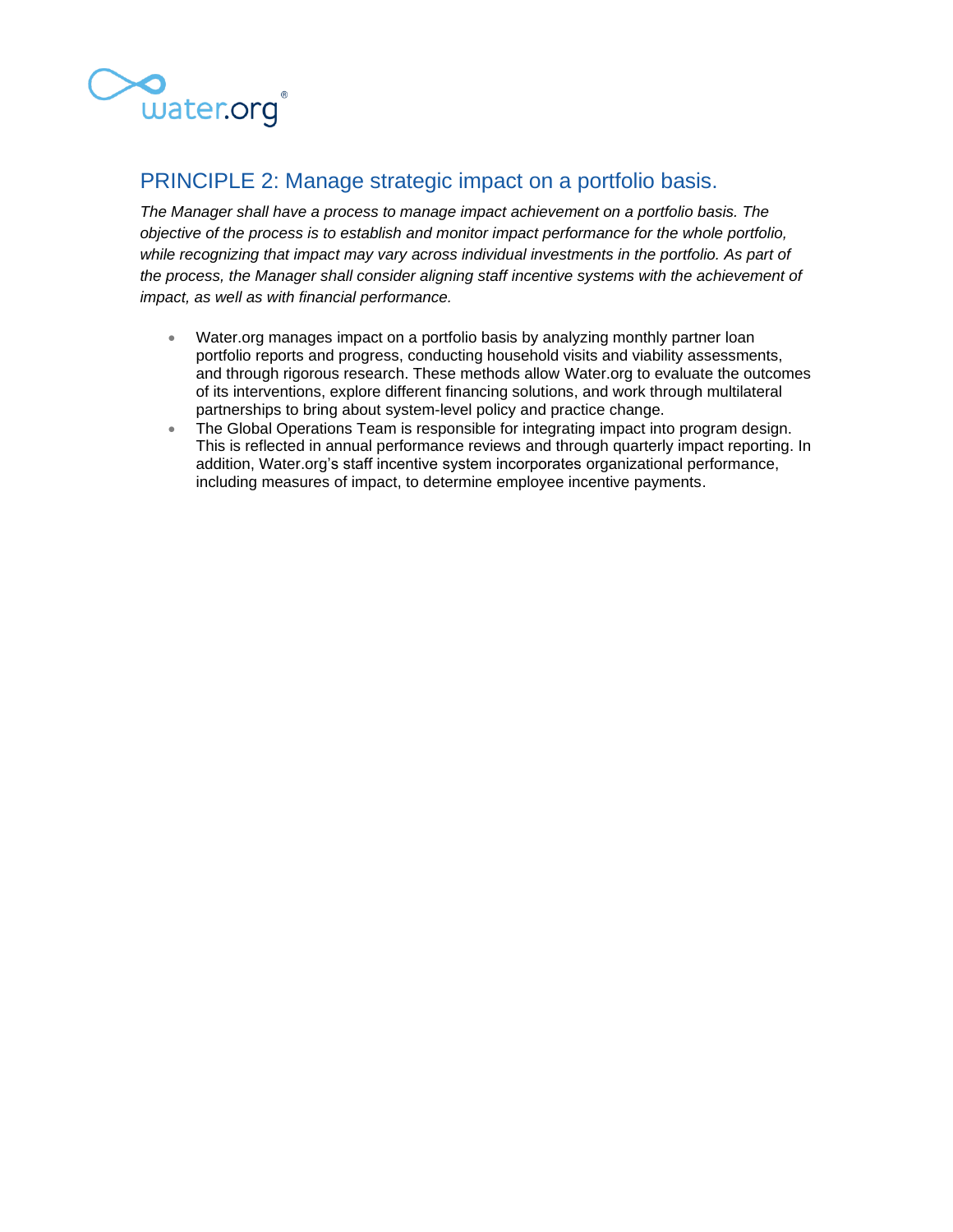

## PRINCIPLE 3: Establish the Manager's contribution to the achievement of impact.

*The Manager shall seek to establish and document a credible narrative on its contribution to the achievement of impact for each investment. Contributions can be made through one or more financial and/or non-financial channels. The narrative should be stated in clear terms and supported, as much as possible, by evidence.*

- Water.org believes that access to capital is the most important barrier to overcome in order to solve the global water crisis – a crisis that requires a radical increase in global financing, 3x the current investment. Water.org's solutions strategically use donor funds to attract private investment and fill in the financing gap.
- Our solutions are grounded in the concept of our flagship WaterCredit model. Through WaterCredit, Water.org provides technical assistance to institutions to help structure small, affordable loan products for households for their water and sanitation needs.
- We have broadened our efforts and joined forces with others to increase financing for water and sanitation, helping even more people in need. Water.org also established WaterEquity, the first-ever impact investment manager dedicated to ending the global water crisis, with an exclusive focus on raising and deploying capital to water and sanitation enterprises throughout Asia, Africa, and Latin America.
- Water.org's contribution to the achievement of impact for each intervention is documented using our monitoring and evaluation framework. Grounded in our theory of change, our framework is the underlying process we use to capture and understand the performance of our work across all three levels of impact.

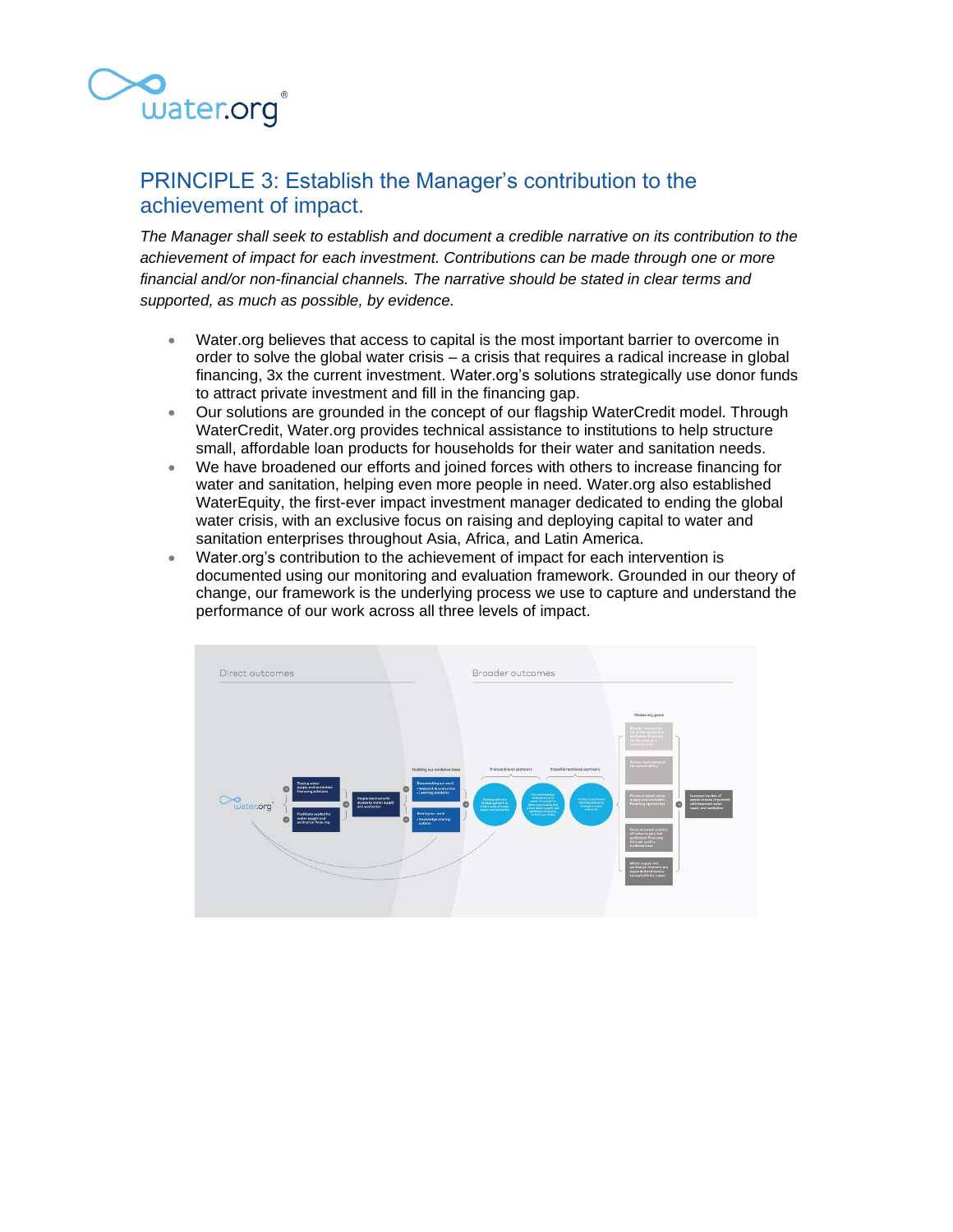

## PRINCIPLE 4: Assess the expected impact of each investment, based on a systematic approach.

*For each investment the Manager shall assess, in advance and, where possible, quantify the concrete, positive impact potential deriving from the investment. The assessment should use a suitable results measurement framework that aims to answer these fundamental questions: (1) What is the intended impact? (2) Who experiences the intended impact? (3) How significant is the intended impact? The Manager shall also seek to assess the likelihood of achieving the investment's expected impact. In assessing the likelihood, the Manager shall identify the significant risk factors that could result in the impact varying from ex-ante expectations. In assessing the impact potential, the Manager shall seek evidence to assess the relative size of the challenge addressed within the targeted geographical context. The Manager shall also consider opportunities to increase the impact of the investment. Where possible and relevant for the Manager's strategic intent, the Manager may also consider indirect and systemic impacts. Indicators shall, to the extent possible, be aligned with industry standards and follow best practice.*

- Water.org assesses the potential positive impact prior to beginning a new intervention by working together with our partners to set program targets, including for people reached and capital mobilized.
- Continuous monitoring through the processes outlined in Principle 6 ensures that our interventions are meeting performance targets and creating positive impacts. Program evaluations are also frequently used to gain an independent assessment of the intervention's impacts.
- Key performance indicators (KPIs) are collected throughout the intervention and are used to measure impact and inform our work. The types of KPIs we collect on a regular basis  $\mathsf{include}:\mathsf{include}}$  indicates in  $\mathsf{include}}$  are collected on a regular basis and used to measure and information of  $\mathsf{A}$



#### **Reach:**  •

•

Number of people reached

Types, functionality, usage

- •Amount of mobilized capital
- •Efficiency of capital

**WASH products:** 



### **Household:**

- • Characteristics: household size, age, gender, location, income
- • User satisfaction with the water and sanitation improvement and intervention
- • Changes in socioeconomic status and water and sanitation practices, safety and time savings

#### **Partners and interventions:**

- Channels and innovations
- Forecasts vs. actuals
- Sustainability of business operations
- Partner capacity and progression against set milestones
- Capital efficiently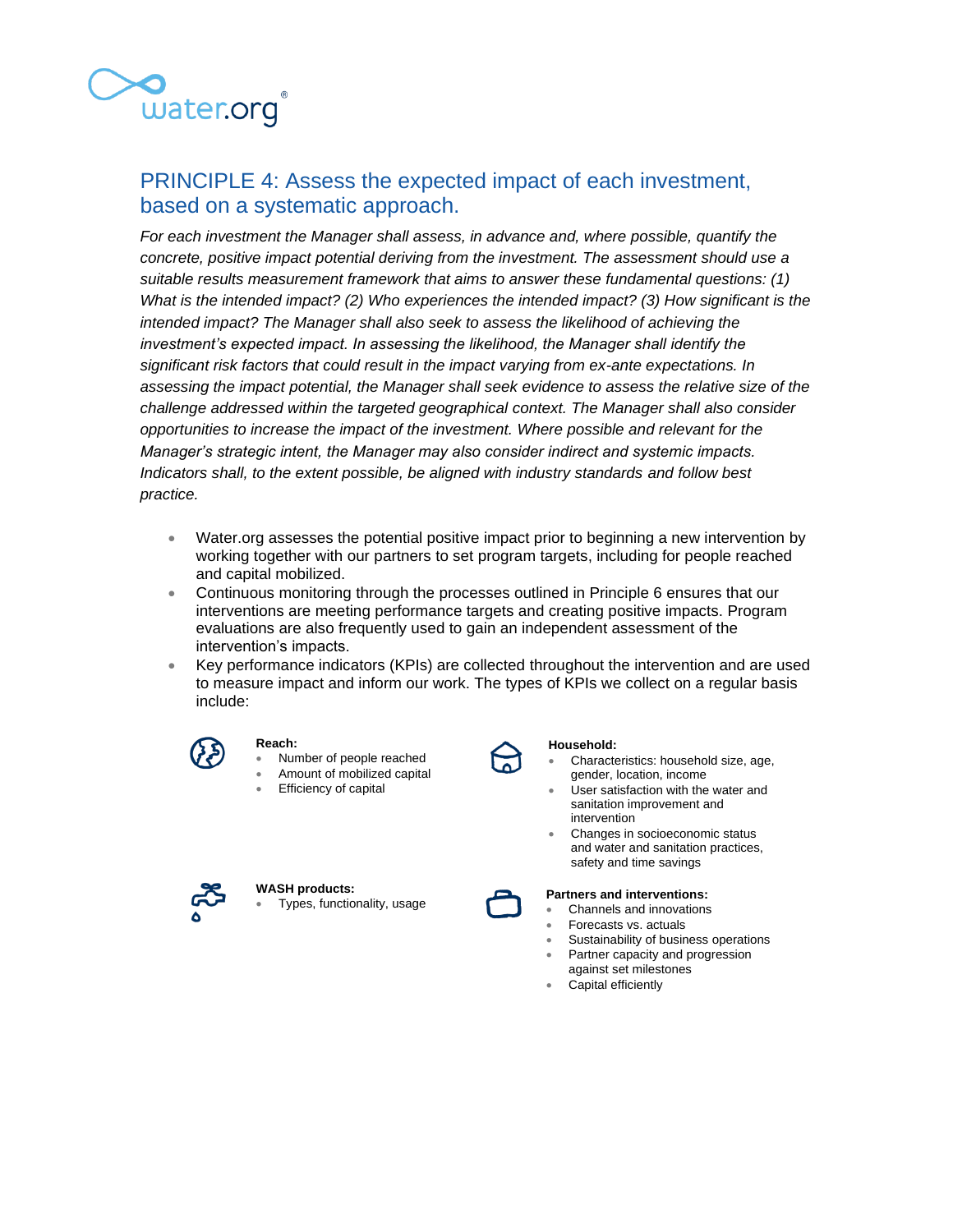

### PRINCIPLE 5: Assess, address, monitor, and manage potential negative impacts of each investment.

*For each investment the Manager shall seek, as part of a systematic and documented process, to identify and avoid, and if avoidance is not possible, mitigate and manage Environmental, Social and Governance (ESG) risks. Where appropriate, the Manager shall engage with the investee to seek its commitment to take action to address potential gaps in current investee systems, processes, and standards, using an approach aligned with good international industry practice. As part of portfolio management, the Manager shall monitor investees' ESG risk and performance, and where appropriate, engage with the investee to address gaps and unexpected events.*

- Water.org's monitoring and evaluation framework allows us to identify potential risks and negative impacts, while validating the resulting change that often occurs in complex environments. The practice and tools of our framework allow for flexibility to adjust to various local contexts and impact levels. It ensures global practices and standards for measuring and reporting our impact with confidence.
- Water.org's partners undergo a rigorous due diligence process to ensure they are aligned with corporate governance standards. During the due diligence process, Water.org gauges the potential partner institution's interest in water and sanitation lending, assesses their financial health and operational capacity, and estimates the potential for impact, while also ensuring that the institution is operationally and ethically sound.



### **Water.org MFI Partner Certification**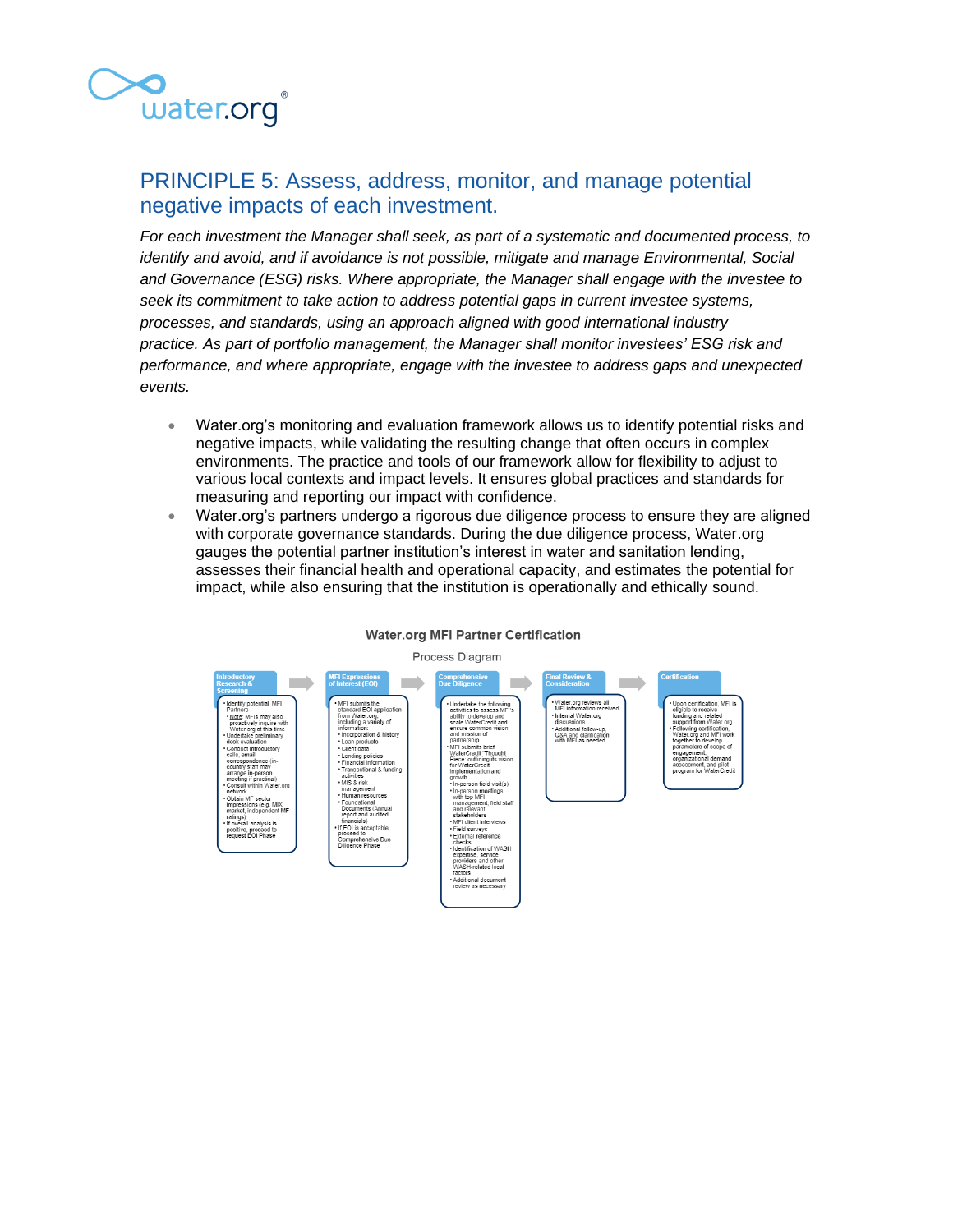

## PRINCIPLE 6: Monitor the progress of each investment in achieving impact against expectations and respond appropriately.

*The Manager shall use the results framework (referenced in Impact Principle 4) to monitor progress toward the achievement of positive impacts in comparison to the expected impact for each investment. Progress shall be monitored using a predefined process for sharing performance data with the investee. To the best extent possible, this shall outline how often data will be collected; the method for data collection; data sources; responsibilities for data collection; and how, and to whom, data will be reported. When monitoring indicates that the investment is no longer expected to achieve its intended impacts, the Manager shall seek to pursue appropriate action. The Manager shall also seek to use the results framework to capture investment outcomes.*

- As a data and evidence-driven organization, Water.org is committed to rigorous monitoring, evaluation, and learning processes. To conduct our monitoring, evaluation, and learning practices effectively and objectively, the Insights and Innovations team operates as a separate unit within the organization. To remain accountable to our global stakeholders the Insights and Innovations team regularly engages with vetted 3rd parties to conduct independent monitoring visits, research, and evaluations. This allows for the Insight and Innovations team to remain lean and adapt to regional contexts.
- Core areas of the Insight and Innovations team's activities include:
	- Monitor: Measure and track progress and impact.
	- Evidence: Build an objective and credible evidence base to instill confidence in our work through data analysis, program tracking, result measurements, research, and business case studies.
	- Learning: Synthesize learnings and incorporate best practices to improve performance through efficient adaptation and uptake for future interventions.
	- Validate: Conduct due diligence to confirm results to inform current and future strategies.
- Water.org's monitoring framework ensures that progress is monitored regularly and through a variety of methods outlined below:



- Following partner certification, Water.org and the partner work together to develop parameters of the scope of engagement, organizational demand assessment, and a pilot program for WSS lending. Water.org partners set impact targets based on market assessments and agreed-upon key performance indicators. Water.org staff forecasts expected impact data on a quarterly basis.
- Partner institutions regularly collect and report performance data. This data is uploaded through Water.org's MIS platform, WaterPortal. This platform is used to track, manage and report all partner and intervention-related data. Water.org partners upload portfolio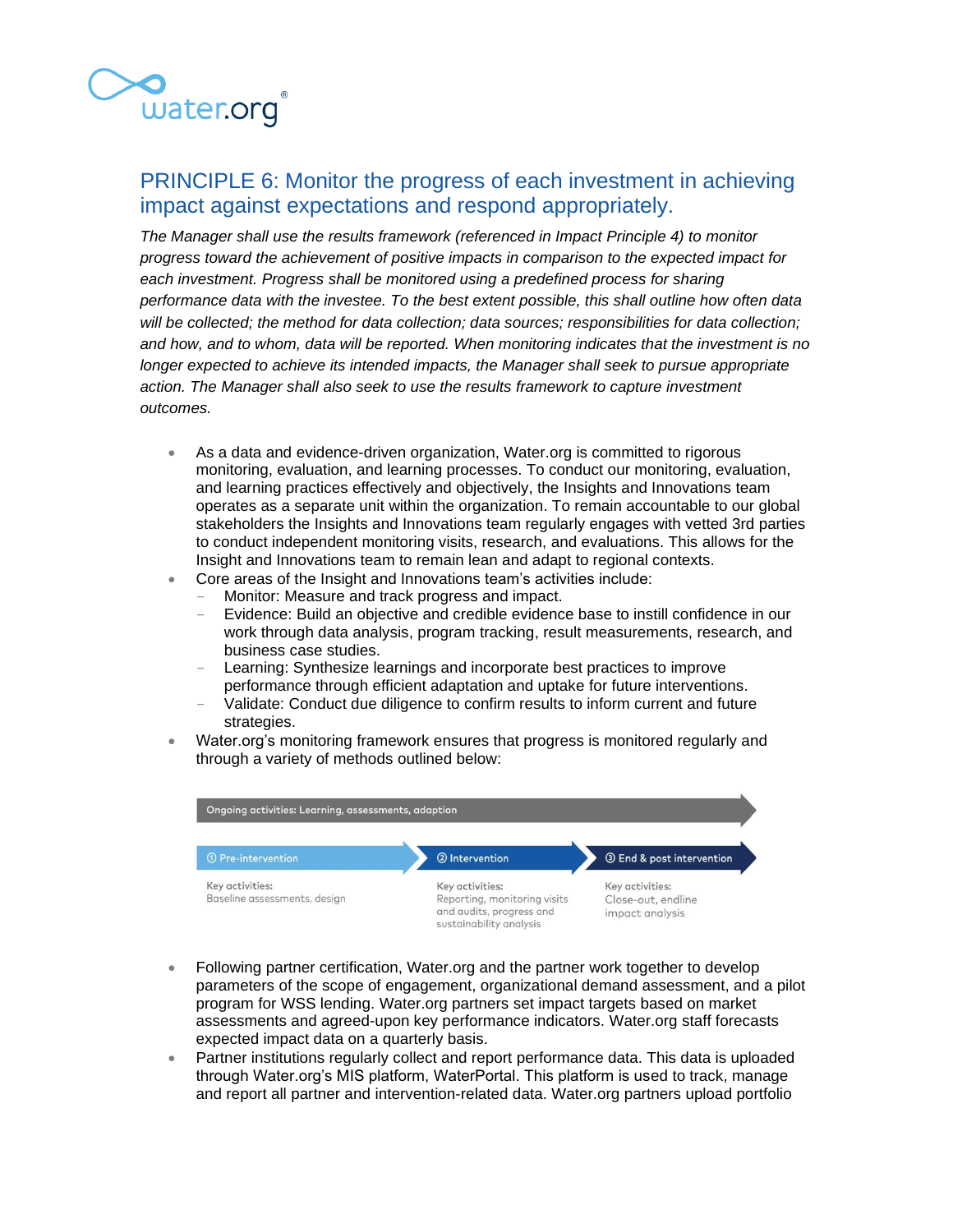

data on a monthly basis and undergo monthly and quarterly quality checks to ensure accuracy.

- Impact data from the WaterPortal is extracted and analyzed to understand loan data (number of loans, principal disbursed and collected, product types), as well as borrower trends (age, gender, income levels, location). This data is used to assess the program progress with respect to key program targets and draft quarterly reports. These reports are shared internally with Water.org staff, as well as externally with our partners and other external stakeholders.
- Program Monitoring Visits (PMVs) are used to validate information reported by the partner and to ensure that interventions are meeting the goals set out between Water.org and its partners. PMVs take place during the implementation of the intervention, through head office and client visits, allowing staff to troubleshoot challenges prior to the intervention's end.
	- Head office visits are used to assess partner's progress towards sustainability, provide feedback to the partner and adjust workplans and budgets as needed, capture lessons learned for future implementation, and check and validate information reported in the MIS.
	- Client visits involve borrower interviews conducted by third party contractors to verify that loans disbursed were used for an approved water or sanitation improvement and that the improvement is functional. The frequency of these visits is determined prior to the intervention in collaboration with the partner staff, water.org staff and according to funder requirements. These survey reports are uploaded into the mWater platform. These forms/surveys are managed by Water.org staff, and are updated at minimum annually, including review of indicators/activity categories.
- Using Outcome Harvesting, Water.org also captures qualitative impact data related to our systems change efforts. This method allows us to track changes in behavior, relationships, actions, activities, policies, and practice as a result of our interventions. This information is collected on a quarterly basis by Water.org staff.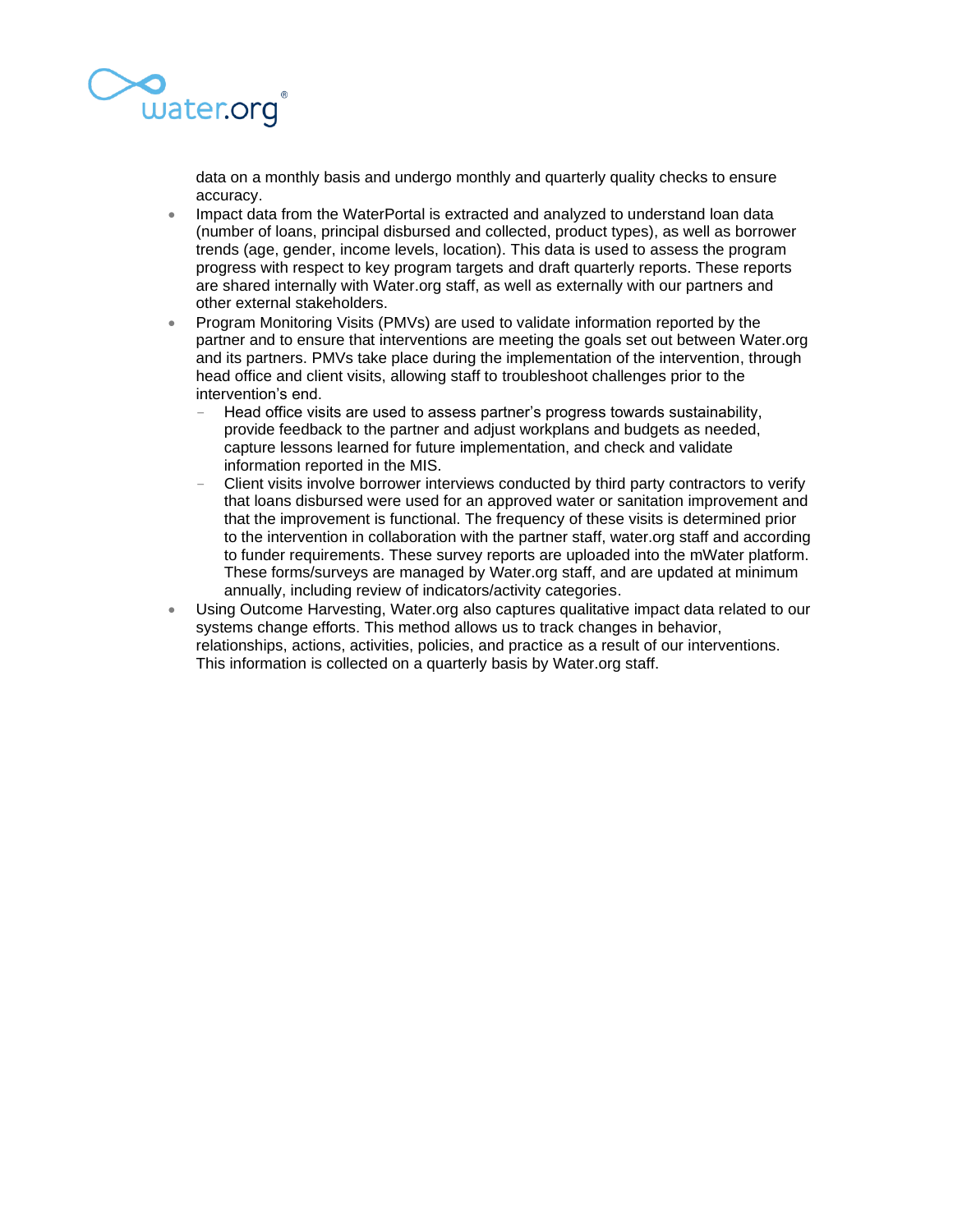

## PRINCIPLE 7: Conduct exits considering the effect on sustained impact.

*When conducting an exit, the Manager shall, in good faith and consistent with its fiduciary concerns, consider the effect which the timing, structure, and process of its exit will have on the sustainability of the impact.*

- Water.org's exits are built into the structure of its interventions and partnerships. Water and sanitation loans create social and economic value for lending institutions, which inspires our partners to continue lending after our involvement ends and creates interest among new partners to explore lending for water and sanitation.
- Prior to conducting an exit, partner progress towards sustainability is assessed using the WaterCredit Sustainability tool. The WaterCredit Sustainability Tool (WCST) uses qualitative and quantitative techniques to determine the sustainability of a partner's water and sanitation portfolio, assess the degree to which the microfinance partners are operating sustainable WSS portfolios, the potential challenges to scale, and the partner's technical capacity.
- Water.org completes a final assessment prior to the end of a partnership. During the last year of an intervention, Water.org discusses the portfolio strategy with partners after Water.org's exit. This will determine the partner's ability to continue scaling WSS portfolio after current program ends, and if a new program should be considered. This involves several activities:
	- Endline survey and Impact assessment (as applicable): Ensures proper comparison of household level impact. Engage a third party for enumeration.
	- Program/Initiative evaluation: Assesses program effectiveness.
	- PMV requirements: Ensures that all the required visits and borrower surveys have been completed.
	- Final partner financial (and/or program) audit: Ensures that the final partner financial and/or program audit is completed.
	- Partner budget management: Assesses the budget burn rate and determines if the partner will be able to spend down the budget by the end of the program.
	- Wrap up visit: Closing meeting to debrief the program and exchange lessons learned from both parties, discuss partner's plans to continue WSS lending and reporting expectations.